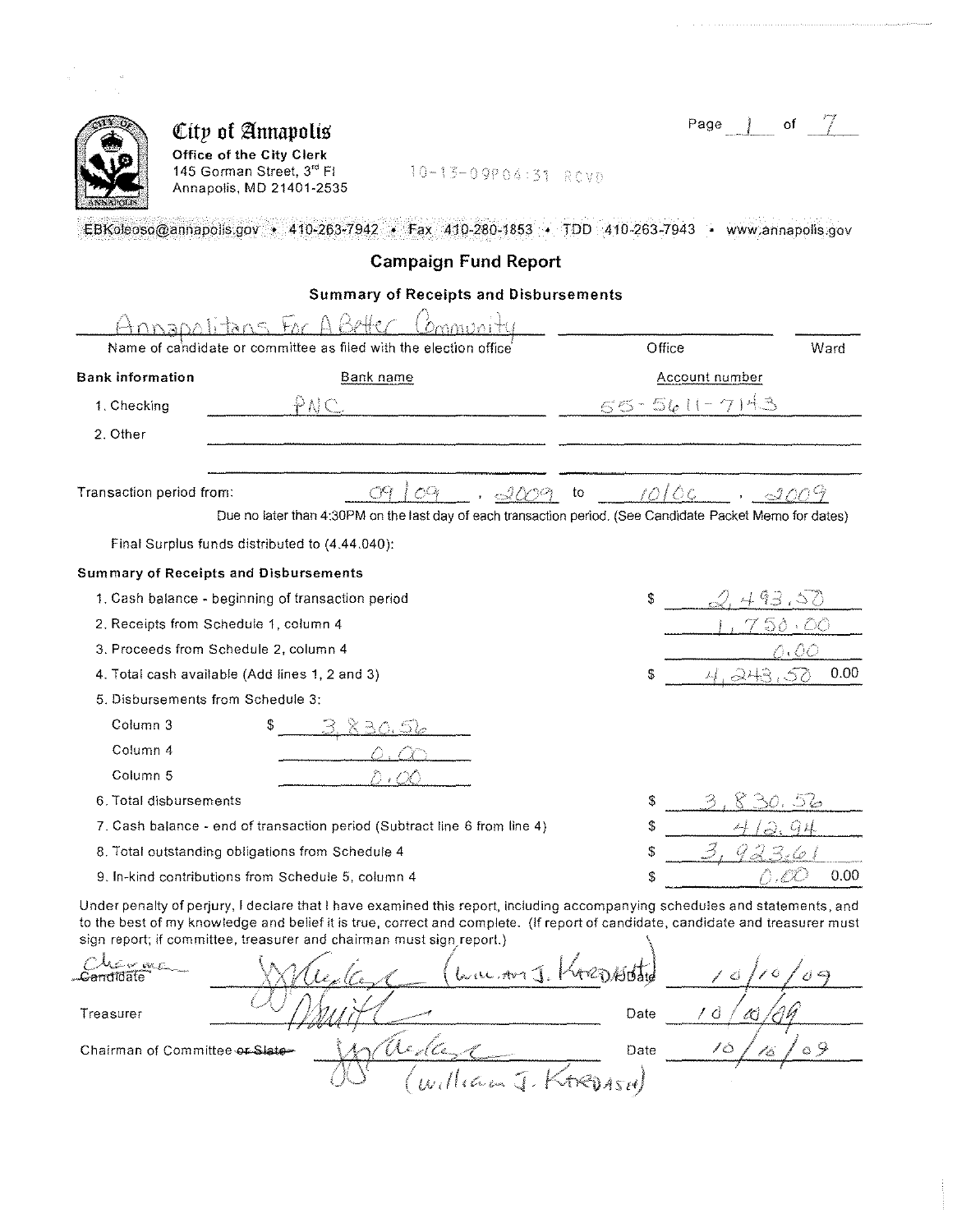

Office of the City Clerk 145 Gorman Street, 3<sup>rd</sup> FI Annapolis, MD 21401,2535

Page  $2$  of  $7$ 

EBKoleoso@annapolis.gov • 410-263-7942 • Fax 410-280-1853 • TDD 410-263-7943 • www.annapolis.gov

Name of candidate or committee Report period - transactions from

|  | Apolitans For A Better Commi |  |        |        |  |
|--|------------------------------|--|--------|--------|--|
|  |                              |  | ーユカナカム | - 2012 |  |

### Schedule 1 • Contributions and Receipts

(Excluding Transfers, Loans and In-kind Contributions)

| Date<br>received | Complete name and residence address<br>of Payer |                                              | Description of receipt. See instructions for code. |         |                         | Amount     |
|------------------|-------------------------------------------------|----------------------------------------------|----------------------------------------------------|---------|-------------------------|------------|
|                  | William Francy                                  | Code *                                       | Ticket price                                       | Cash    |                         |            |
| 09/15/09         |                                                 | Co                                           |                                                    | Check # | 1646                    | 250.00     |
|                  | 3 South Acton Place                             |                                              | * T, enter price per ticket                        | Rcpt#   |                         |            |
|                  | Annapolis, MD 21401                             |                                              | Aggregate amount received from Payer to date       |         |                         | 500.000.00 |
|                  | Amanda L. McNeil                                | Code *                                       | <b>Ticket price</b>                                | Cash    |                         |            |
| 09/509           | 14 Acton Place                                  | $\mathcal{L}_{\mathcal{O}}$                  |                                                    | Check # | 4539                    | 100.00     |
|                  | ANNAPOLIS, MD 21401                             |                                              | * T, enter price per ticket                        | Rcpt#   |                         |            |
|                  |                                                 |                                              | Aggregate amount received from Payer to date       |         |                         | 200,000.00 |
|                  | Fred + Paula Fishback                           | Code <sup>*</sup>                            | <b>Ticket price</b>                                | Cash    |                         |            |
|                  | 8 Tolson Street                                 | $\mathcal{L}\phi$                            |                                                    | Check # | $\triangle / \triangle$ | 200.00     |
| 09509            | Annapolis, MO 21401                             |                                              | * T, enter price per ticket<br>Rcot#               |         |                         |            |
|                  |                                                 |                                              | Aggregate amount received from Payer to date       |         |                         | 300.000    |
|                  | Robert + Jeanne Stawsuncode:                    |                                              | Ticket price                                       | Cash    |                         |            |
| 09/15/09         | 510 Sixth Street                                | ČŐ                                           |                                                    | Check # | 50 59                   | 100.00     |
|                  | Annapolis, MO 21403                             | * T, enter price per ticket<br>Rcot#         |                                                    |         |                         |            |
|                  |                                                 |                                              | Aggregate amount received from Payer to date       |         |                         | 250.000    |
|                  | Ronald E. Council                               | Code <sup>*</sup>                            | <b>Ticket price</b>                                | Cash    |                         |            |
| 09/17/09         | $117$ Spa View Ave                              | $\mathcal{L}^{\partial}$                     |                                                    | Check # | 1448                    | 250.00     |
|                  |                                                 | * T, enter price per ticket<br>Rcpt#         |                                                    |         |                         |            |
|                  | Annapolis MP21401                               | Aggregate amount received from Payer to date |                                                    |         |                         |            |
|                  | Joseph H. Budge                                 | Code <sup>*</sup>                            | Ticket price                                       | Cash    |                         |            |
|                  | 9 Randall Court                                 | Co                                           |                                                    | Check # | -3084                   | 300.00     |
| 09/24/09         |                                                 |                                              | * T. enter price per ticket                        | Rcpt#   |                         |            |
|                  | $Ampapchs1mb a1ab$                              |                                              | Aggregate amount received from Payer to date       |         |                         | 500 : 00   |
|                  | Richard E Israel                                | Code <sup>*</sup>                            | Ticket price                                       | Cash    |                         |            |
|                  |                                                 | $\mathcal{L}_{\mathcal{L}}$                  |                                                    | Check # | 124                     | IW.00      |
| 09/24/09         | 61 Show Street                                  |                                              | * T, enter price per ticket                        | Rcpt#   |                         |            |
|                  | Annapolis, MD 21401                             |                                              | Aggregate amount received from Payer to date       |         |                         | 700.00     |
|                  |                                                 |                                              |                                                    |         |                         | ミノー めか     |

Total this page  $\qquad \quad \ \ \, {\sf s} \equiv \pm 1.4~\text{\textcircled{\tiny 1}}\!\!\!\!\!1.20~\text{\textcircled{\tiny 2}}\,.$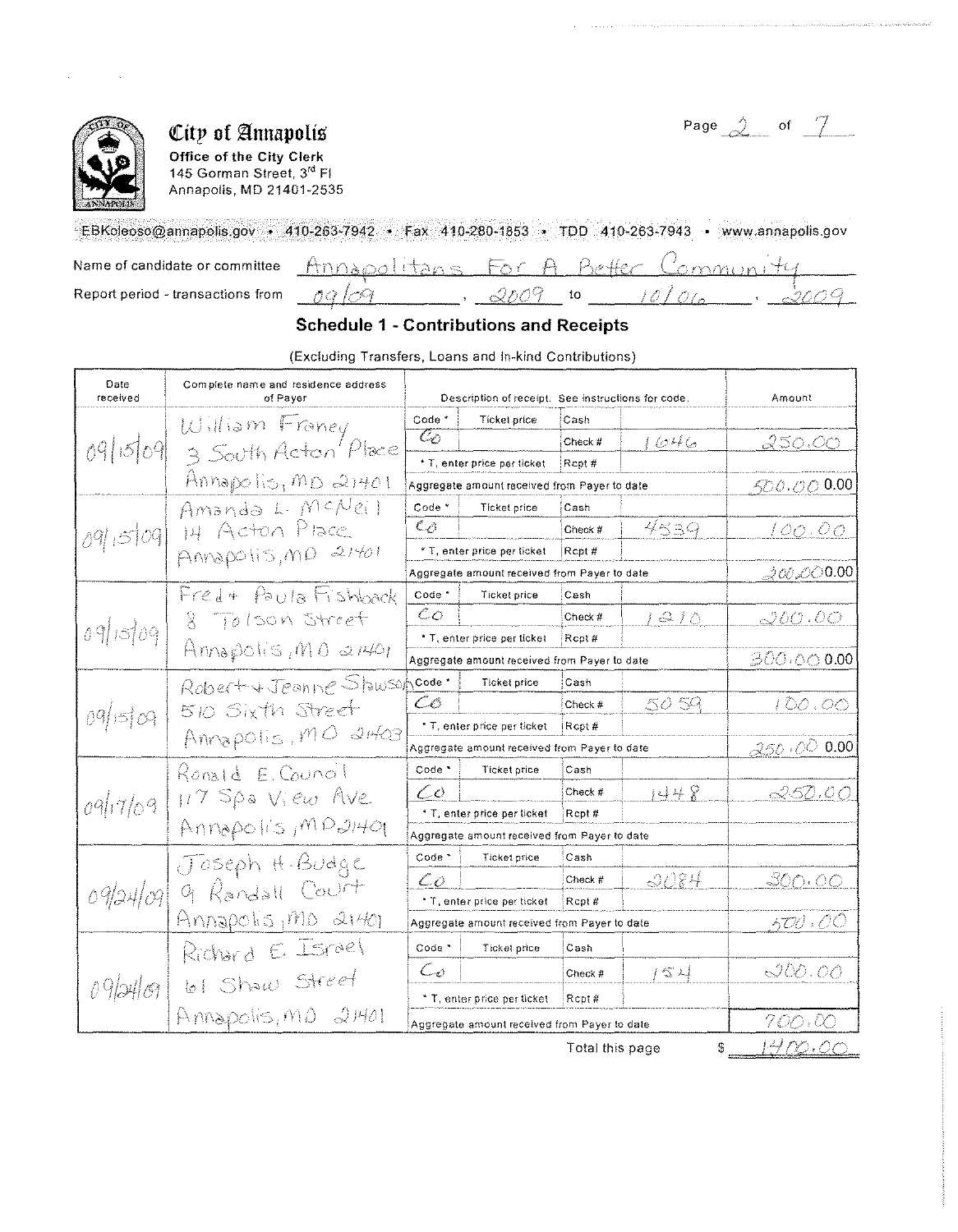

Office of the City Clerk 145 Gorman Street, 3<sup>rd</sup> Fl Annapolis, MD 21401-2535

Page  $\beta$  of  $\mathcal{I}$ 

 $0.00$ 

00

 $0.00$ 

 $0.00$ 

### EBKoleoso@annapolis.gov - 410-263-7942 - Fax 410-280-1853 - TDD 410-263-7943 - www.annapolis.gov

| Name of candidate or committee    |              | Annapolitans For A Better Communis |  |
|-----------------------------------|--------------|------------------------------------|--|
| Report period - transactions from | 、ガベハ身<br>-to |                                    |  |

### **Schedule 1 - Contributions and Receipts**

Complete name and residence address Date received of Payer Description of receipt. See instructions for code. Amount orlation Jonnes Nancy Bass<br>
09/24/09 Amapolis, MD 21401<br>
09/24/09 139 Market Street<br>
09/24/09 139 Market Street<br>
09/29/09 2 Taney Ave Code \* **Tickel price** Cash  $\overline{C}O$ 7302 Check # 05. O O \* T, enter price per ticket Rcpt# Aggregate amount received from Payer to date Code<sup>\*</sup> **Ticket price** ∫Cash  $\overline{\mathcal{C}}$  $2152$ Check # DD 0 \* T, enter price per ticket Rcpt# Aggregate amount received from Payer to date Code<sup>\*</sup> **Ticket price** Cash 3 D97  $\mathcal{C} O$ Check # 8.5700 \* T, enter price per ticket  $|$ Rcpt# Annapolis, MD 21401 Aggregate amount received from Payer to date 10/01/09 65 Southque Ave Code<sup>-</sup> **Ticket price** Cash  $591$ CÒ Check # 00.00 \* T, enter price per ticket  $RCpt#$ Annapolis, MD 21401 27O OO  $0.00$ Aggregate amount received from Payer to date Code<sup>\*</sup> Ticket price Cash Check # \* T, enter price per ticket Rcpt# Aggregate amount received from Payer to date Code<sup>+</sup> Cash Ticket price Check # \* T, enter price per ticket Rcpt# Aggregate amount received from Payer to date Code<sup>\*</sup> Ticket price Cash

(Excluding Transfers, Loans and In-kind Contributions)

Total this page

Check #

Rcpt#

\* T, enter price per ticket

Aggregate amount received from Payer to date

3 50. OC

 $\mathbb{S}$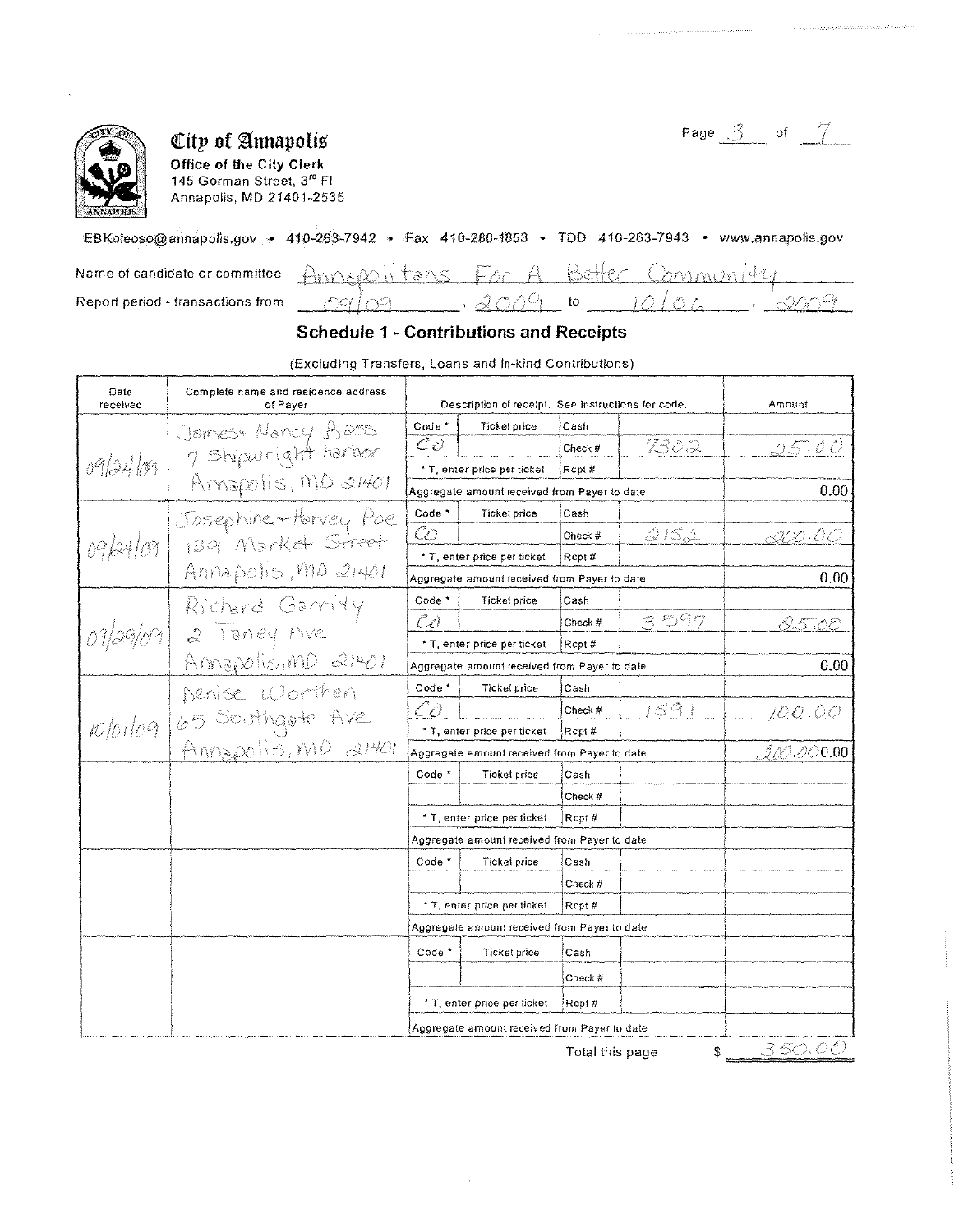

Office of the City Clerk 145 Gorman Street, 3rd Fl Annapolis. MD 21401-2535

| Page |  |  |
|------|--|--|
|------|--|--|

EBKoleoso@annapolis.gov • 410-263-7942 • Fax 410-280-1853 • TDD 410-263-7943 • www.annapolis.gov Name of candidate or committee

Report period - transactions from

#### Annapolitane A  $A_0$ lle $\epsilon$  $b$ *mm* $v$ nt  $\mathscr{M}$ na  $\varphi$  $3009$  $\mathfrak{t}$  $10106$

### Schedule 2 - Loans and Transfers

| Date<br>received | Complete name and residence address<br>of Payer | Description of loan or transfer         | Amount |
|------------------|-------------------------------------------------|-----------------------------------------|--------|
|                  |                                                 |                                         |        |
|                  |                                                 | Aggregate amount of loan or transfer \$ |        |
|                  |                                                 |                                         |        |
|                  |                                                 | Aggregate amount of toan or transfer \$ |        |
|                  |                                                 |                                         |        |
|                  |                                                 | Aggregate amount of loan or transfer \$ |        |
|                  |                                                 |                                         |        |
|                  |                                                 | Aggregate amount of loan or transfer \$ |        |
|                  |                                                 |                                         |        |
|                  |                                                 | Aggregate amount of loan or transfer \$ |        |
|                  |                                                 |                                         |        |
|                  |                                                 | Aggregate amount of loan or transfer \$ |        |
|                  |                                                 |                                         |        |
|                  |                                                 | Aggregate amount of loan or transfer \$ |        |
|                  |                                                 |                                         |        |
|                  |                                                 | Aggregate amount of loan or transfer \$ |        |
|                  |                                                 |                                         |        |
|                  |                                                 | Aggregate amount of loan or transfer \$ |        |
|                  |                                                 |                                         |        |
|                  |                                                 | Aggregate amount of loan or transfer \$ |        |

Total this page  $$ \_\_\_ \bigcirc \cdot {\mathcal{O}} \mathcal{O}$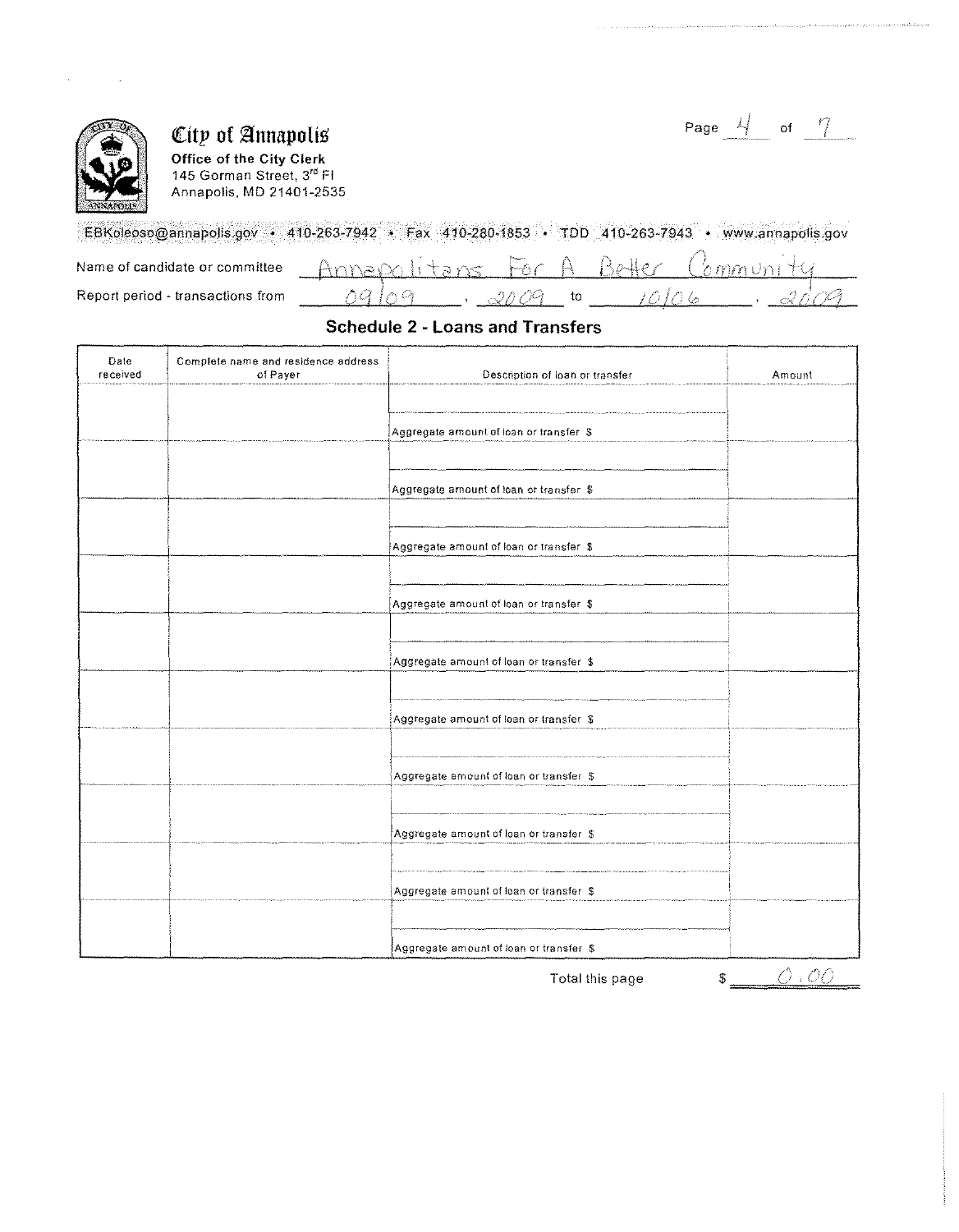



 $\Delta$ 

### City of Annapolis Office of the City Clerk 145 Gorman Street, 3<sup>rd</sup> Fl Annapolis, MD 21401-2535

 $(29)$ 

## EBKoleoso@annapolis.gov · 410-263-7942 · Fax 410-280-1853 · TDD 410-263-7943 · www.annapolis.gov

Name of candidate or committee

Report period - transactions from

Annapolitans For Roffer Pommunti  $09 - 2009$  to 10  $24.120$ 

| <b>Schedule 3 - Disbursements</b> |  |  |
|-----------------------------------|--|--|
|                                   |  |  |

| $\overline{1}$ | $\overline{2}$                                                                  |                |                                                    | 3           |        | $\pmb{4}$     |         | 5                                         |                                       |      |
|----------------|---------------------------------------------------------------------------------|----------------|----------------------------------------------------|-------------|--------|---------------|---------|-------------------------------------------|---------------------------------------|------|
|                |                                                                                 |                | Salaries and all payments other than loan payments |             |        | Loan payments |         | Transfers to other<br>funds (candidate or |                                       |      |
| Date           | Payee and address                                                               | Code           | Amount                                             |             | Method | Amount        |         | Method                                    | committee name<br>required)<br>Amount |      |
|                |                                                                                 |                |                                                    | $ Check $ # | 1012   |               | Check # |                                           |                                       |      |
|                |                                                                                 |                | 183.31                                             | Cash        |        |               | Cash    |                                           |                                       |      |
|                |                                                                                 |                |                                                    | Rcpt#       |        |               | Rcpt#   |                                           |                                       |      |
|                | 09/08/09 90 Russell St P<br>09/08/09 90 Russell St P<br>10/01/09 4600 Rooteneby |                |                                                    | Check $#$   | D/3    |               | Check # |                                           |                                       |      |
| 10/01/09       |                                                                                 |                | 2,500.00                                           | Cash        |        |               | Cash    |                                           |                                       |      |
|                | $Lengthom, MO$ 2022                                                             |                |                                                    | Rcot#       |        |               | Rcpt#   |                                           |                                       |      |
|                |                                                                                 | O <sup>S</sup> |                                                    | Check #     | 1014   |               | Check # |                                           |                                       |      |
|                | 10/01/09 Post Haste                                                             |                | 1,149.25                                           | Cash        |        |               | Cash    |                                           |                                       |      |
|                | Annapolis, most 401                                                             |                |                                                    | Rcot#       |        |               | Rcpt#   |                                           |                                       |      |
|                |                                                                                 |                |                                                    | Check #     |        |               | Check # |                                           |                                       |      |
|                |                                                                                 |                |                                                    | Cash        |        |               | Cash    |                                           |                                       |      |
|                |                                                                                 |                |                                                    | Rept #      |        |               | Rcpt #  |                                           |                                       |      |
|                |                                                                                 |                |                                                    | Check #     |        |               | Check # |                                           |                                       |      |
|                |                                                                                 |                |                                                    | Cash        |        |               | Cash    |                                           |                                       |      |
|                |                                                                                 |                |                                                    | Rcpt#       |        |               | Rcpt#   |                                           |                                       |      |
|                |                                                                                 |                |                                                    | Check #     |        |               | Check # |                                           |                                       |      |
|                |                                                                                 |                |                                                    | Cash        |        |               | Cash    |                                           |                                       |      |
|                |                                                                                 |                |                                                    | Rept#       |        |               | Rcpt#   |                                           |                                       |      |
|                | Totals this page                                                                | $\mathbb{S}^-$ | 3,830.56                                           |             |        | DTOO          |         |                                           |                                       | -,00 |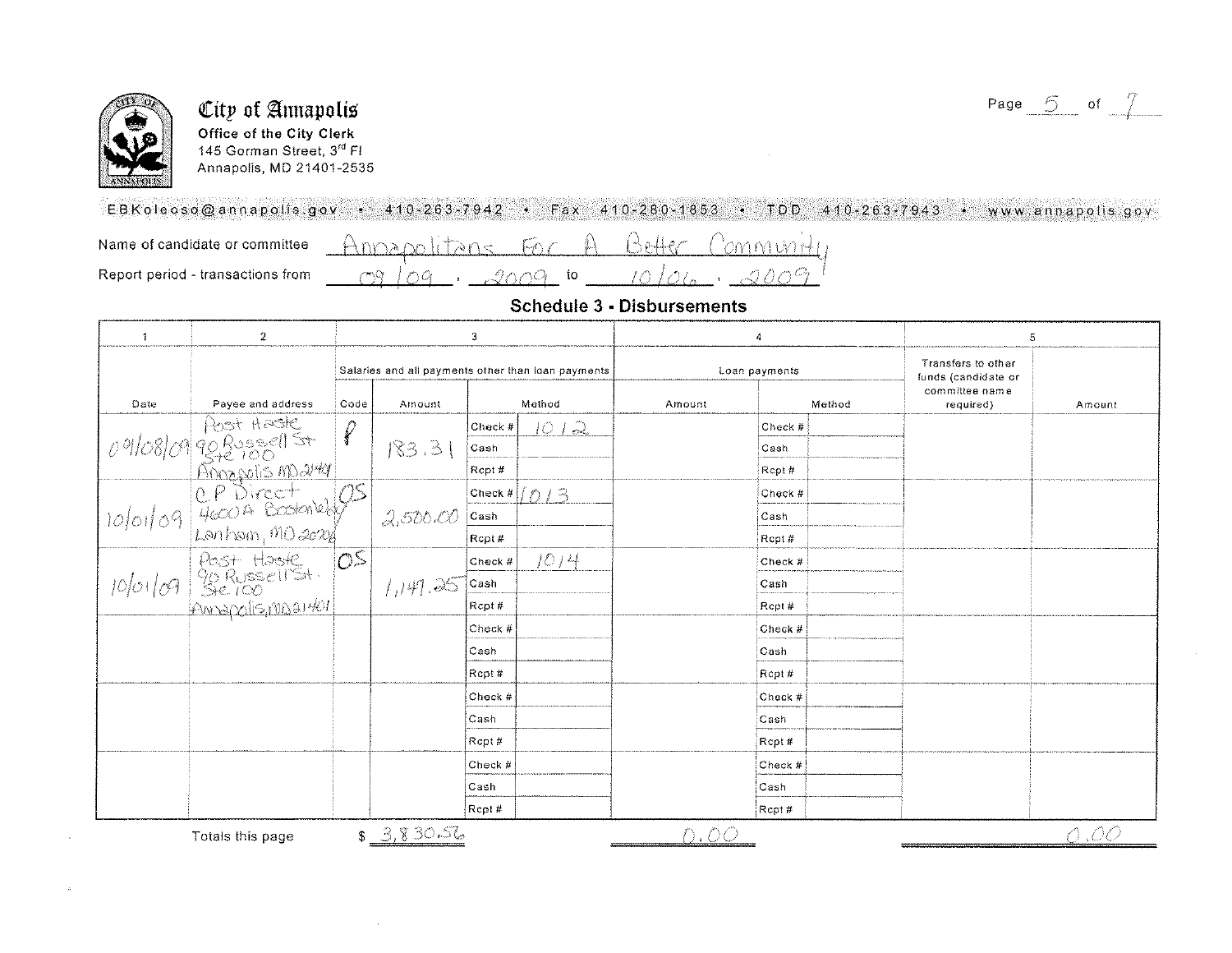Page of



Office of the City Clerk 145 Gorman Street, 3<sup>rd</sup> FI Annapolis, MD 21401-2535

EBKoleoso@annapolis.gov • 410-263-7942 • Fax 410-280-1853 • TDD 410-263-7943 • wWw.annapolis.gov

 $Ans5$  For  $A$ Name of fund or committee onzpo

Debts as of

Better ( boronio mina . Dong

### Schedule 4 - Outstanding Obligations as of End of Report Period

| $\mathbf{1}$                                                                                | $\overline{2}$                                                           | 3                     | 4                     |
|---------------------------------------------------------------------------------------------|--------------------------------------------------------------------------|-----------------------|-----------------------|
| Name and address                                                                            | Description of debt<br>(Loans, unpaid bills, etc.)                       | Date debt<br>incurred | Amount                |
| CP Direct<br>Yorcoft Boston Way<br>Lapham, MO 20706<br>YoooA Boston Way<br>Yonnam, MO 20706 | Unpaid Bills 05/09/09-<br>Unpaid Bills 06/01/09<br>Unpaid Bills 07/29/09 |                       |                       |
|                                                                                             |                                                                          |                       | $728.92$<br>$3194.69$ |
|                                                                                             |                                                                          |                       |                       |
|                                                                                             |                                                                          |                       |                       |
|                                                                                             |                                                                          |                       |                       |
|                                                                                             |                                                                          |                       |                       |
|                                                                                             |                                                                          |                       |                       |
|                                                                                             |                                                                          |                       |                       |
|                                                                                             |                                                                          |                       | $\mathbf{r}$          |
|                                                                                             |                                                                          |                       |                       |
|                                                                                             |                                                                          |                       |                       |
|                                                                                             |                                                                          |                       |                       |
|                                                                                             |                                                                          |                       |                       |
|                                                                                             |                                                                          |                       |                       |
|                                                                                             |                                                                          |                       |                       |
|                                                                                             |                                                                          |                       |                       |

 $$3,923.61$ 

Total this page